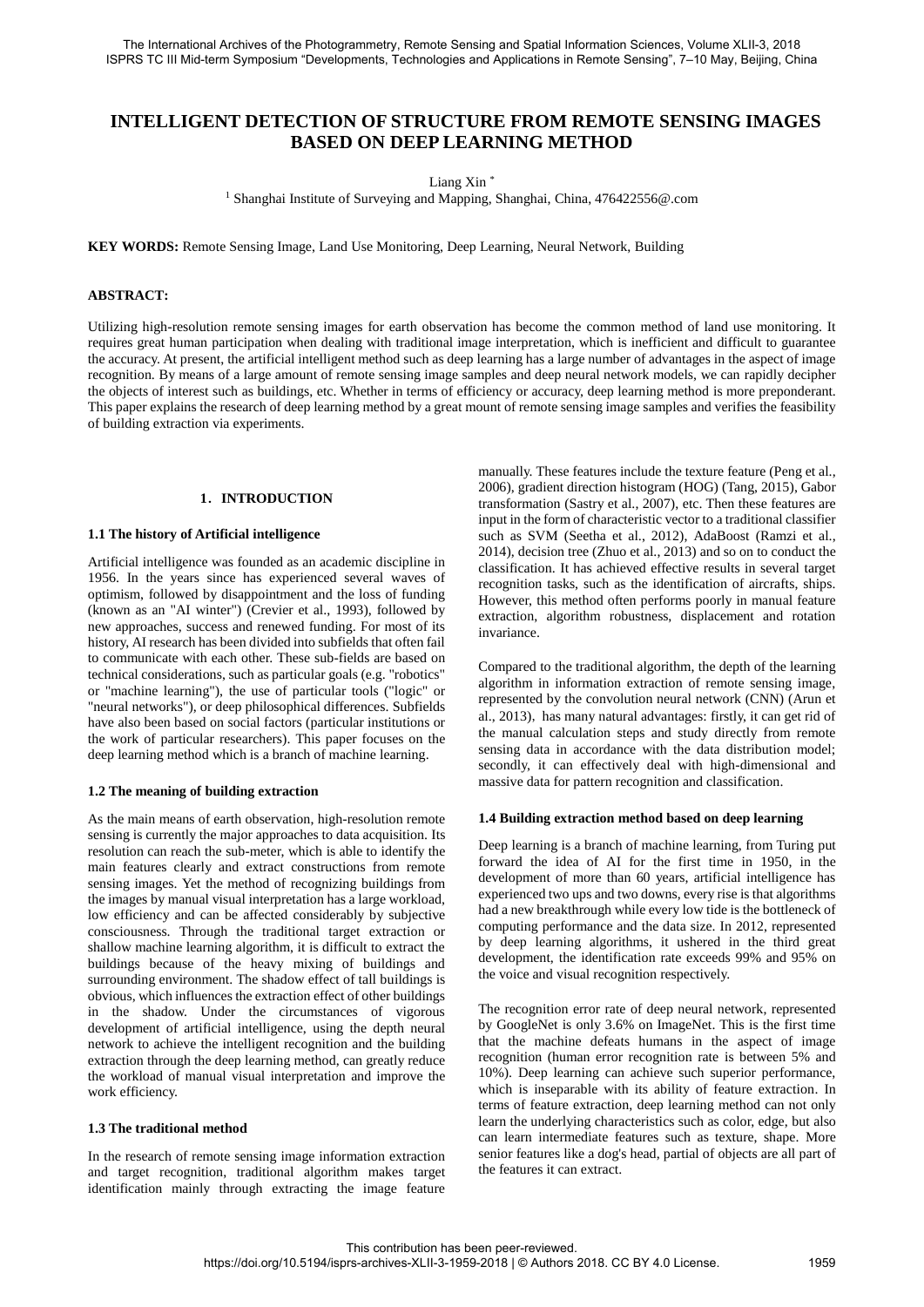

Figure 1. Features extracted by deep learning method

Therefore, extracting buildings from remote sensing images based on the deep learning can extract the characteristic information of buildings from different scales, different levels and different grades. This is the main basis to accurately identify and locate the building, which highly exceeds the recognition accuracy of traditional method.

## **2. TECHNIQUE METHODS**

## **2.1 Overall technical process**

The technical scheme considered the characteristics of the buildings on the remote sensing image and the superiority and inferiority of different deep learning models in the field of target detection, target segmentation. Simultaneously it also took the detection efficiency and accuracy into account. The design technical scheme is as follows:



Figure 2. Design technical scheme flowchart

Firstly, capture sample data of buildings on Google Earth and produce buildings sample library of multi-source, multi-scale and multi-spatial resolution, which covers domestic and foreign building entities of different shapes, different attitudes. Then, use ArcGIS to make the label by vectorization. Through the preprocessing, the sample and label are transformed into the input data format of the network model.

The sample data can be input into network model to be trained after they were produced. What we used is the U-Net network model (Ronneberger, 2015). This model uses the transfer learning to pre-train the model. This technical route can guarantee high recall rate and efficient detection efficiency, at the same time it improved the initial performance of the model through transfer learning, which can effectively shorten the training cycle.

## **2.2 Development framework selection**

The deep learning frameworks of the current mainstream are shown in Table 1. Tensor Flow is the official development framework of deep learning provided by Google. It has quantities of advantages, such as high-quality code, high-activity community and strong-maintainability team. Moreover, it supports multiple GPU parallel computing and GPU cluster computing and the mainstream deep neural network model such as CNN, FCN and RNN, etc. Hence Tensor Flow is preferred to be our development framework.

| Frame                 | Caffe                                                                                                | <b>MXNet</b>                                                  | <b>Tensor</b><br>Flow                                  | <b>Theano</b>                                                                    | <b>Torch</b>                                                          |
|-----------------------|------------------------------------------------------------------------------------------------------|---------------------------------------------------------------|--------------------------------------------------------|----------------------------------------------------------------------------------|-----------------------------------------------------------------------|
| Source                | UC<br>Berkele<br>y                                                                                   | Baidu<br>distribute<br>d machine<br>learning<br>communit<br>у | Google                                                 | University<br>of<br>Montreal                                                     | Facebook,<br>Google,<br>DeepMin<br>d                                  |
| Main<br>language      | $C++$                                                                                                | $C++$                                                         | $C++$                                                  | Python                                                                           | Lua                                                                   |
| Secondary<br>language | Python,<br>Matlab                                                                                    | Python,<br>R.JS.<br>Julia.<br>Scala,<br>Matlab,<br>Go         | Python                                                 |                                                                                  | $\overline{a}$                                                        |
| Hardware              | <b>CPU</b><br>/GPU                                                                                   | <b>CPU/GPU</b><br>/Mobile                                     | CPU/G<br>$P$ U/mo<br>bile                              | CPU/<br><b>GPU</b>                                                               | CPU/GP<br>U/FPGA                                                      |
| Distribute<br>d       | $-$                                                                                                  | support                                                       | support                                                | $\overline{a}$                                                                   | $-$                                                                   |
| Operation<br>System   | cross-<br>platfor<br>m                                                                               | cross-<br>platform                                            | cross-<br>platfor<br>m                                 | cross-<br>platform                                                               | Do not<br>support<br>windows                                          |
| Strengths             | Fast<br>train<br>speed;<br>Code<br>easy,<br>rapidly<br>develop<br>. more<br>official<br>exampl<br>es | good<br>optimized<br>memory<br>External<br>dependen<br>ce     | Many<br>network<br>types<br>more<br>than<br><b>CNN</b> | Python<br>Deep<br>learning<br>library<br><b>Better</b><br>speed and<br>stability | Simple<br>Model<br>Highly<br>modular                                  |
| Weakness<br>es        | Less<br>flexible<br>Distribu<br>ted not<br>support                                                   | High<br>technical<br>threshold                                | High<br>technic<br>яl<br>threshol<br>d                 | <b>Difficult</b><br>to debug                                                     | Lua<br>language<br>less<br>common<br>Less other<br>machine<br>library |

Table 1. Current mainstream deep learning frameworks

#### **2.3 Building sample production scheme**

The production of building samples is briefly illustrated in the overall technical scheme. In general, we use screenshots tools to capture building sample library of multi-source and multi-scale spatial resolution on Google Earth, covering domestic and foreign the building entity of different shapes, different attitudes. Then, use ArcGIS to make labels by vectorizing. Through the preprocessing, the samples and labels are transformed into the input data format of the network model.

#### **2.4 Neural network model**

#### **2.4.1 U-Net**

Network structure is as shown in Figure 3, blue represents the convolution and activation function, the grey indicates the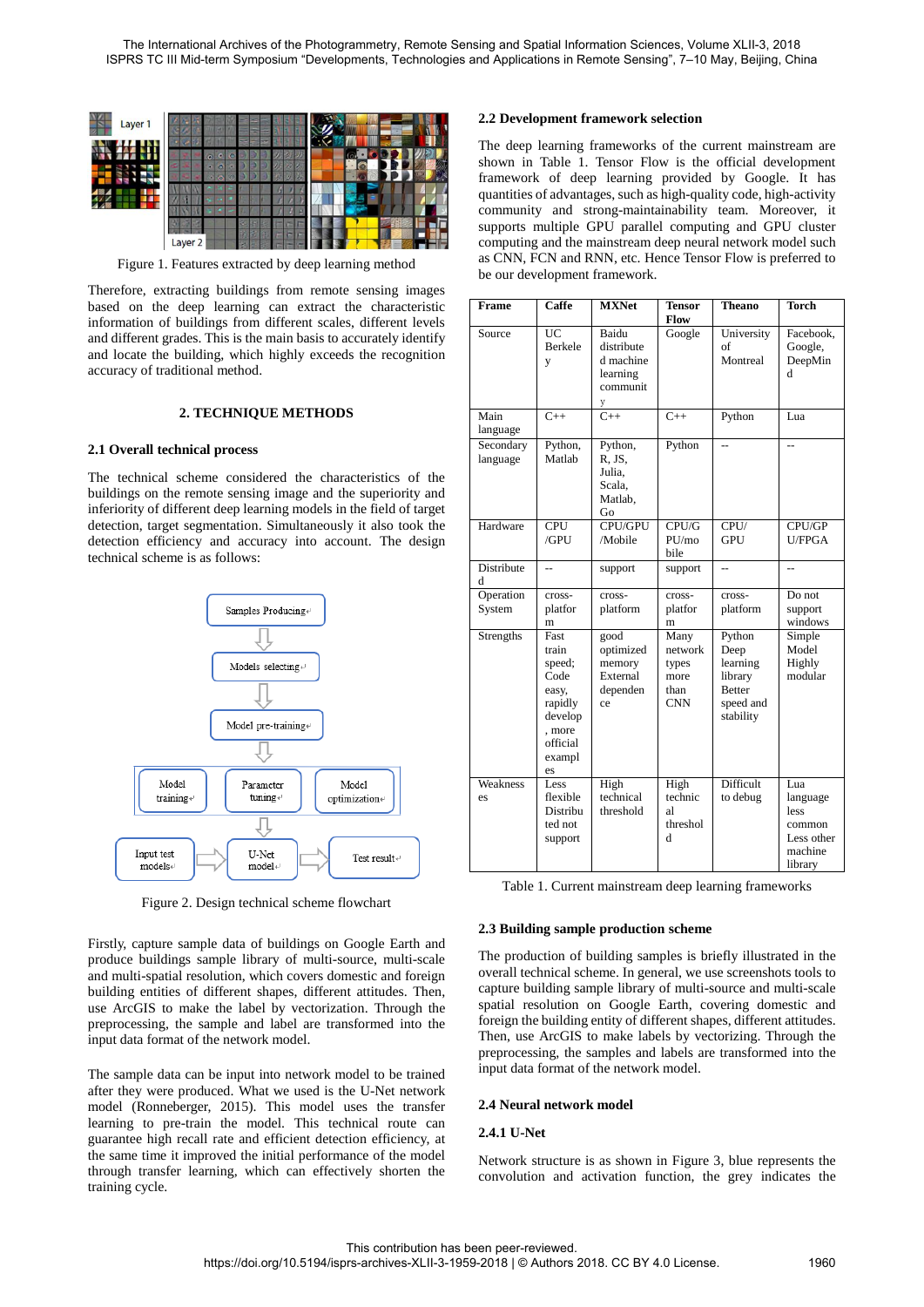replication, red for the down sampling, green means up sampling and then convolution, *conv* 1 *\** 1 represents the convolution operation whose nuclear is  $1 * 1$ . This network has only

inpu image<br>tile map conv 3x3, ReLU copy and crop  $\frac{1}{2}$  max pool 2x2  $4$  up-conv 2x2  $conv 1x1$ 

Figure 3. U-Net structure

# **2.5 Model training and prediction**

The following Figure 4 shows the process of model training and prediction:

convolution and down sampling instead of full connection. This is an end-to-end network model where the input and output are both images.



Figure 4. Process of model training and prediction

#### **3. EXPERIMENTAL ANALYSIS**

Wolrdview3 satellite, which has 0.31 meters resolution, is adopted in this experiment. The experimental data are Wolrdview3 satellite images of three areas where the buildings are relatively dense in some state in America. This experiment detected the buildings from those satellite images respectively. The training sample uses the construction sample library in U.S. and Worldview3 data. Deep learning model trains using the 20th level of U-net model.